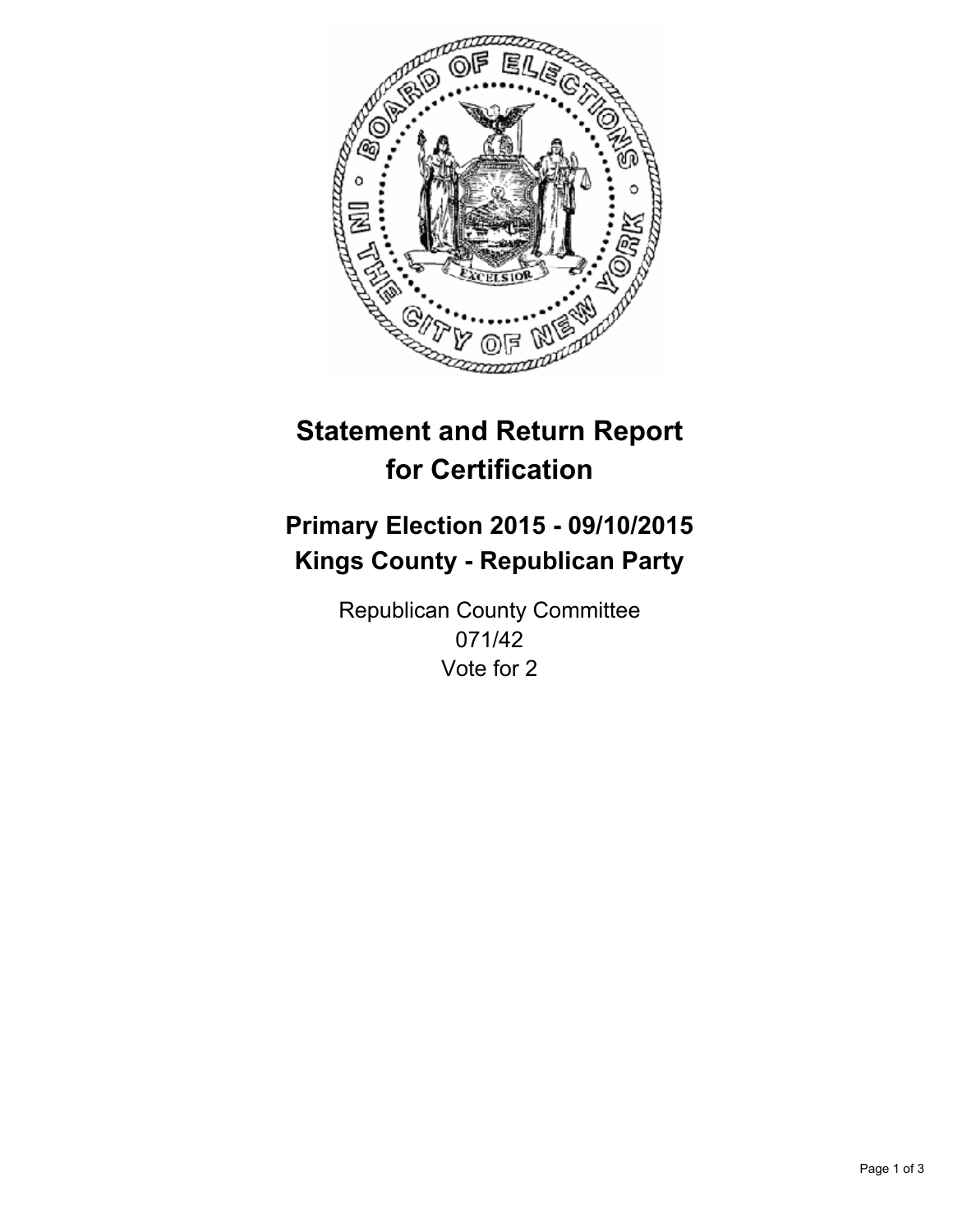

### **Assembly District 42**

| PUBLIC COUNTER                                           |              |
|----------------------------------------------------------|--------------|
| ABSENTEE/MILITARY                                        | 0            |
| AFFIDAVIT                                                | 0            |
| <b>Total Ballots</b>                                     |              |
| Less - Inapplicable Federal/Special Presidential Ballots | 0            |
| <b>Total Applicable Ballots</b>                          |              |
| <b>HERVEY COTY</b>                                       | <sup>0</sup> |
| ALFRED MOREAU                                            |              |
| DOROTHY KADIR                                            |              |
| <b>Total Votes</b>                                       | 2            |